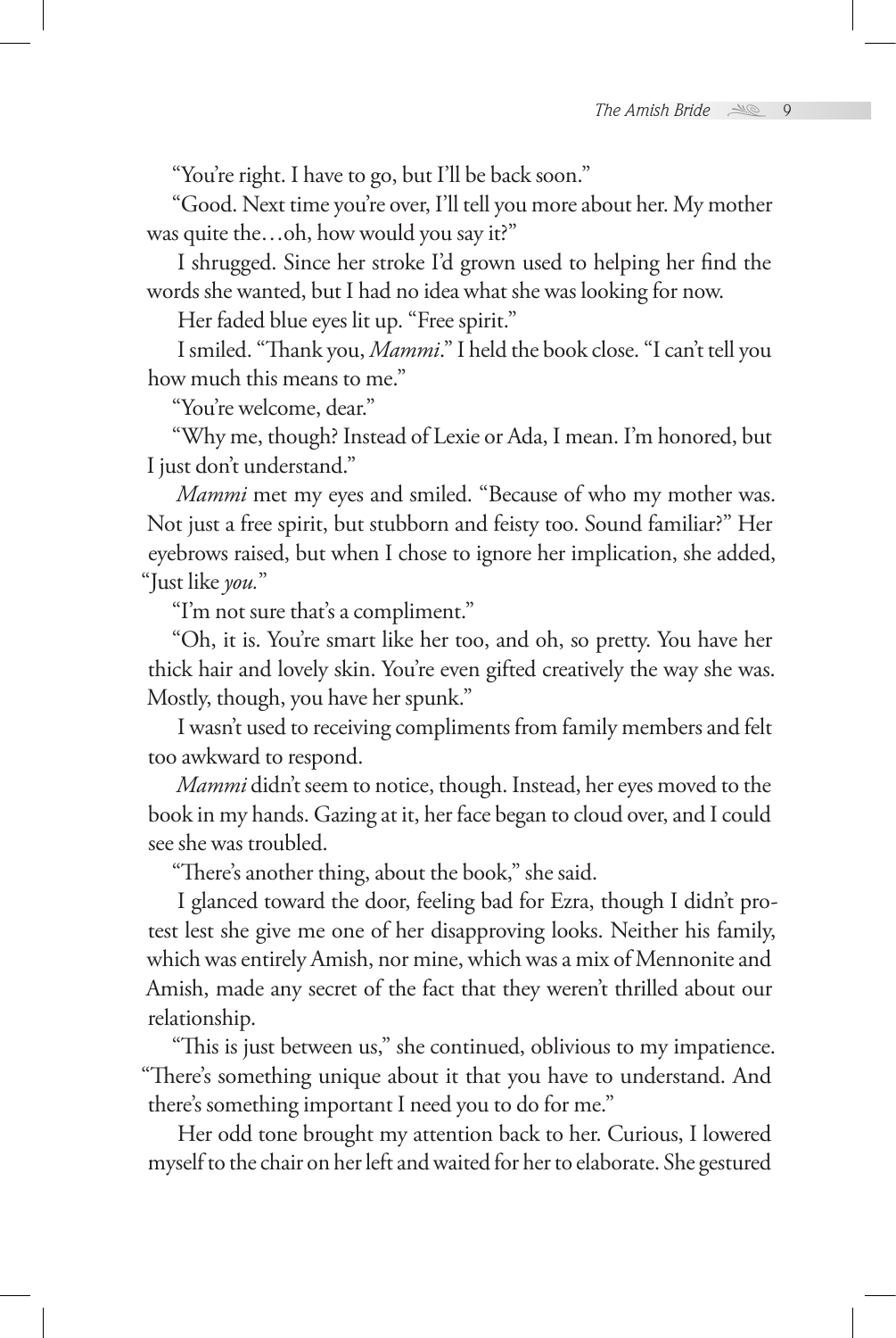toward the book, so I opened it up and flipped through it, angling it so that she could see the pages.

"All of those tiny drawings at the tops and bottoms…" Her voice trailed off.

"These nifty little doodles?" Glancing down, I tilted the heavy tome my way. "It's funny, but they kind of remind me of icons. You know, like for a phone app?"

She stared at me blankly. Of course she didn't know what a phone app was.

"They're symbols," she said. "Each one represents something."

"Oh, yeah?"

I flipped through more pages and saw that the various icons weren't just random—they were repeated the exact same way in different places. She was right. Symbols.

"What are they for?"

"I'm not sure. But there's more."

She again gestured with her hand, so I tilted the book back toward her and continued to flip through it.

"There." She placed a pointed finger on the page to stop me.

Glancing down, I saw that she was indicating the middle part of the book, the pages of weird squiggly lines. They reminded me of letters or numbers but were completely unreadable, like a foreign language that used a completely different alphabet.

"What is this?"

She sat back and clasped her hands in her lap. "It's a code."

My eyes widened. "A code?"

She nodded. "My mother didn't want just anyone reading her journal. So she invented a code to keep parts of it private."

"Cool." I was really starting to like my great-grandmother Sarah.

I was studying the squiggles more closely when I realized *Mammi* was leaning toward me in her chair, her expression intense.

"Ella, I need you to decipher that code. Figure out how to make sense of it. The symbols too. I want you to translate the code and the symbols into words. I need to know what it says."

My first reaction was to giggle, but her face was so serious I held it in. What was this, the CIA or something?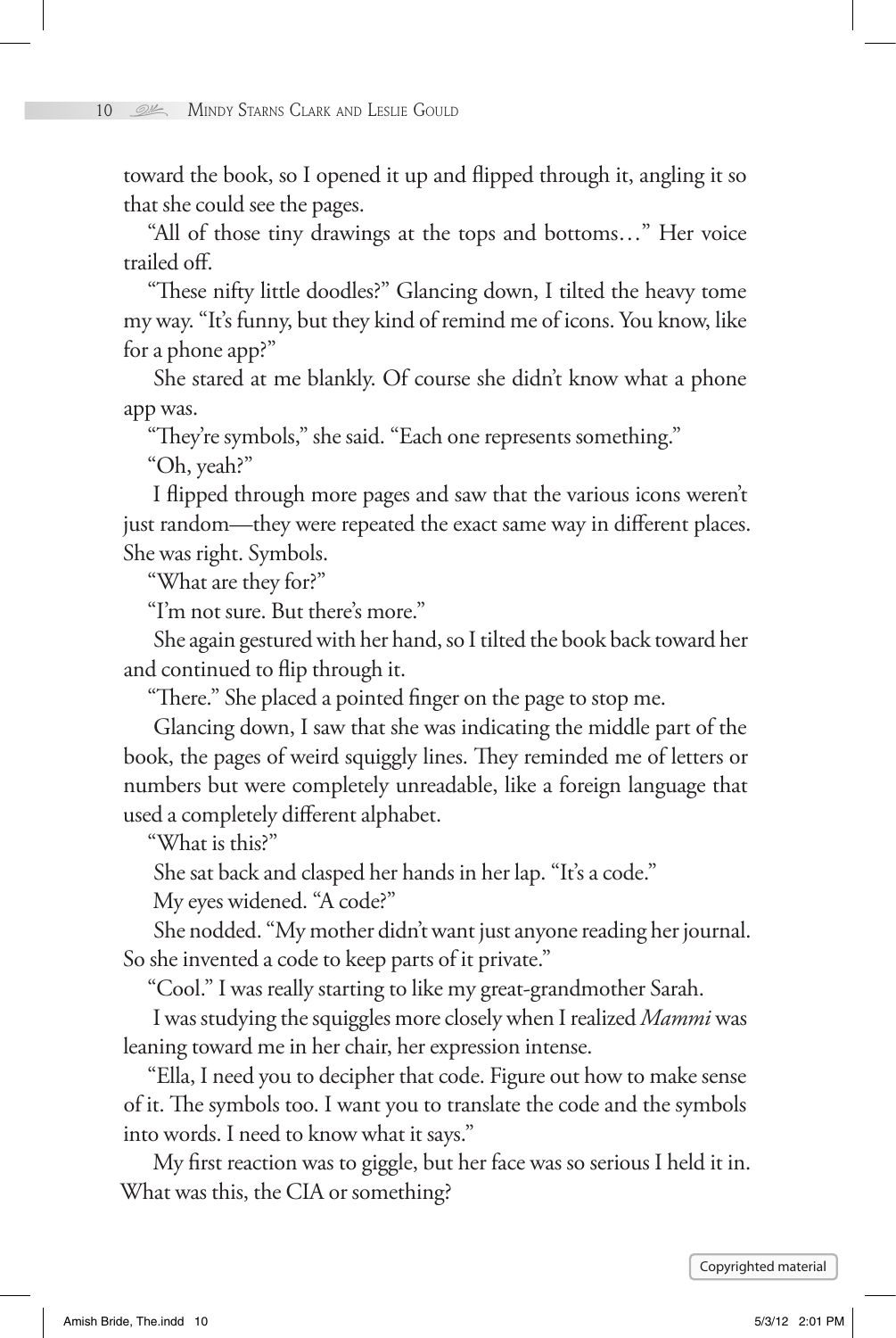"I'm not exactly good at this sort of thing. I mean, Zed's way smarter than I am. Why don't you ask him?"

*Mammi* placed a hand on my arm and gave it a firm squeeze. "Never mind him. I'm asking *you*, Ella. You can do this. You *have* to do this."

"But why?" I looked into her eyes and was surprised to see pain there. Deep pain. "What is it, *Mammi*? Why is this so important to you?"

Without responding, she broke our gaze, released my arm, and let herself fall back against the chair. Then she gave an elaborate shrug and spoke in an odd, singsongy voice. "Oh, I've just wondered over the years what she wrote, that's all."

I stared at her. An actress she was not.

"I'm not *that* dumb, *Mammi*. I can tell there's way more to it than mere curiosity."

My grandmother's eyes brimmed with sadness. She turned her face away and spoke in a soft voice. "Just let me know when you figure it out, will you? It's important to me." Clearly, she wasn't going to elaborate.

I sat there for a long moment, trying to decide whether to insist she explain or just let it go for now. It was no big surprise that she wouldn't tell me, nor that she'd asked me not to tell anyone else. Our family was known for its secrets. I hadn't imagined there were any left, but it looked as though I was wrong.

"I…I'll give it a shot, *Mammi,* but I'm not making any promises."

She nodded. "If it would help, maybe you could even go visit the Home Place. It's still in the family. One of your distant cousins lives there now, and I'm sure she'd be happy for you to come out."

Visit the Home Place? In Indiana? It was a neat idea, but there was no way I could take a trip like that any time soon. There were other things in my life that were much more pressing.

"My mother grew up there, you know," she said dreamily, not catching the reluctance in my expression. "Lived there on and off as an adult. Ended up raising a family there. Died there."

The Home Place was legendary in our family, built by Sarah's parents in the late 1800s when they emigrated from Switzerland to Indiana. *Mammi* had grown up there, and though she moved out when she married, she and her husband had lived on a farm nearby. Once he died, *Mammi* and her three daughters moved away from Indiana entirely to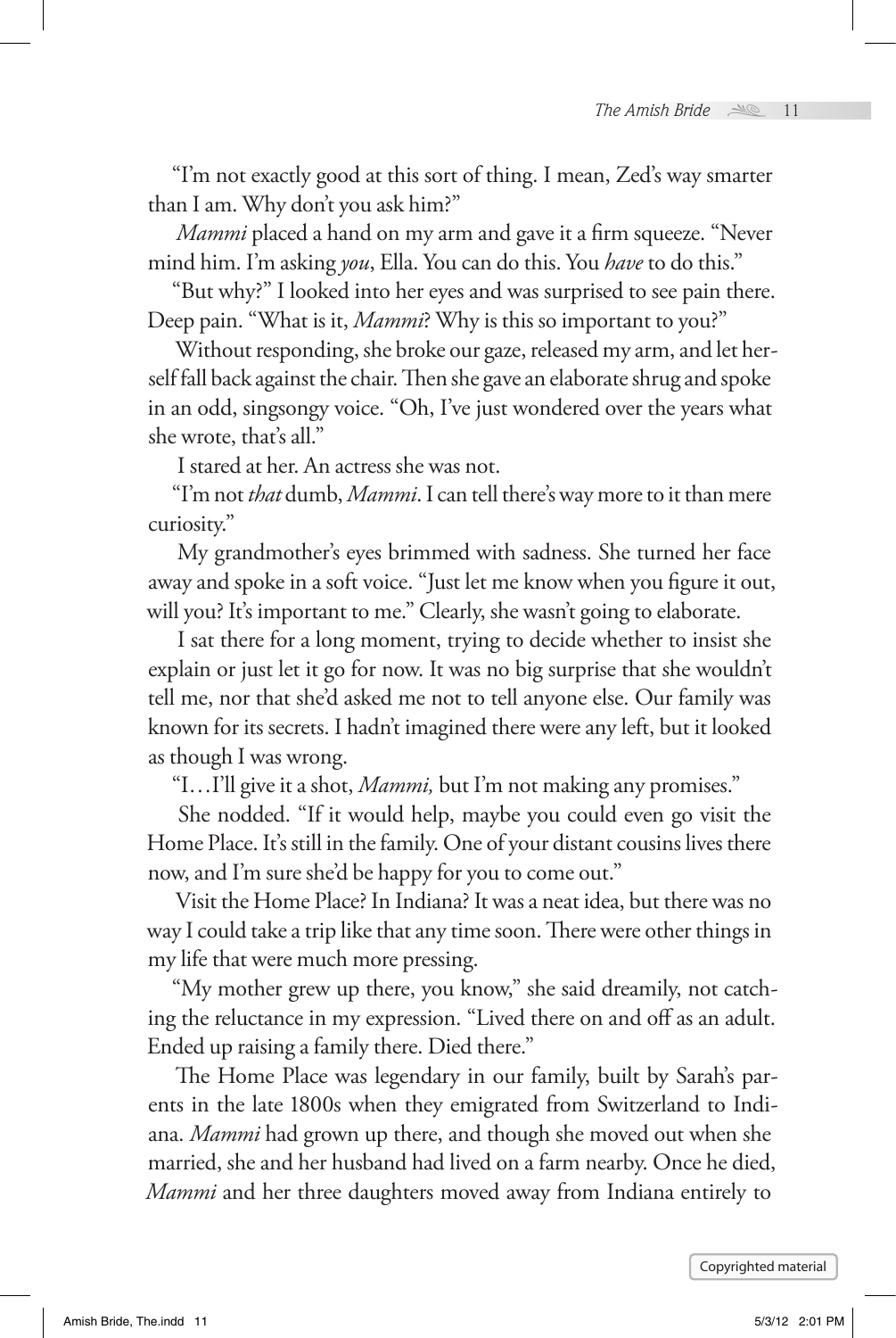start life anew here in Lancaster County, but it wasn't hard to see she'd left a piece of her heart behind. I'd heard her stories of home. I even had a very special wooden box with an image of the Home Place carved onto the lid.

"You'll see she drew it in the book a lot. Sometimes the whole farm, sometimes just a particular tree or piece of furniture or view from a certain window. I don't know the significance of those drawings, but they are obviously tied in with the symbols and the code somehow. Maybe if you went there yourself, it would be easier to figure it all out."

I looked down at the book in my hands, feeling the weight of my grandmother's request—and her memories—pressing down on me.

"Let's take this one step at a time, okay? I'll see what I can do here first. You never know. I might just crack this baby wide open without having to go anywhere at all."

*Mammi*'s eyes met mine. "Thank you, Ella" she whispered.

"No problem."

My cell phone buzzed in my pocket with a text. Poor Ezra had to be going stir-crazy by now. I closed the book—which was taller and slightly wider than even my biggest school textbook—and wiggled it into my backpack for safekeeping. Then I stood and gave *Mammi* a quick kiss on the cheek. As I turned to go, she wrapped a hand around my wrist, her fingers cold, her grip surprisingly strong. I paused and looked down at her.

"Do whatever it takes, Ella," she said, her voice tinged with desperation. "I'm an old woman, and the Lord has numbered my days, but before it's too late, I simply must know what my mother wrote in that book."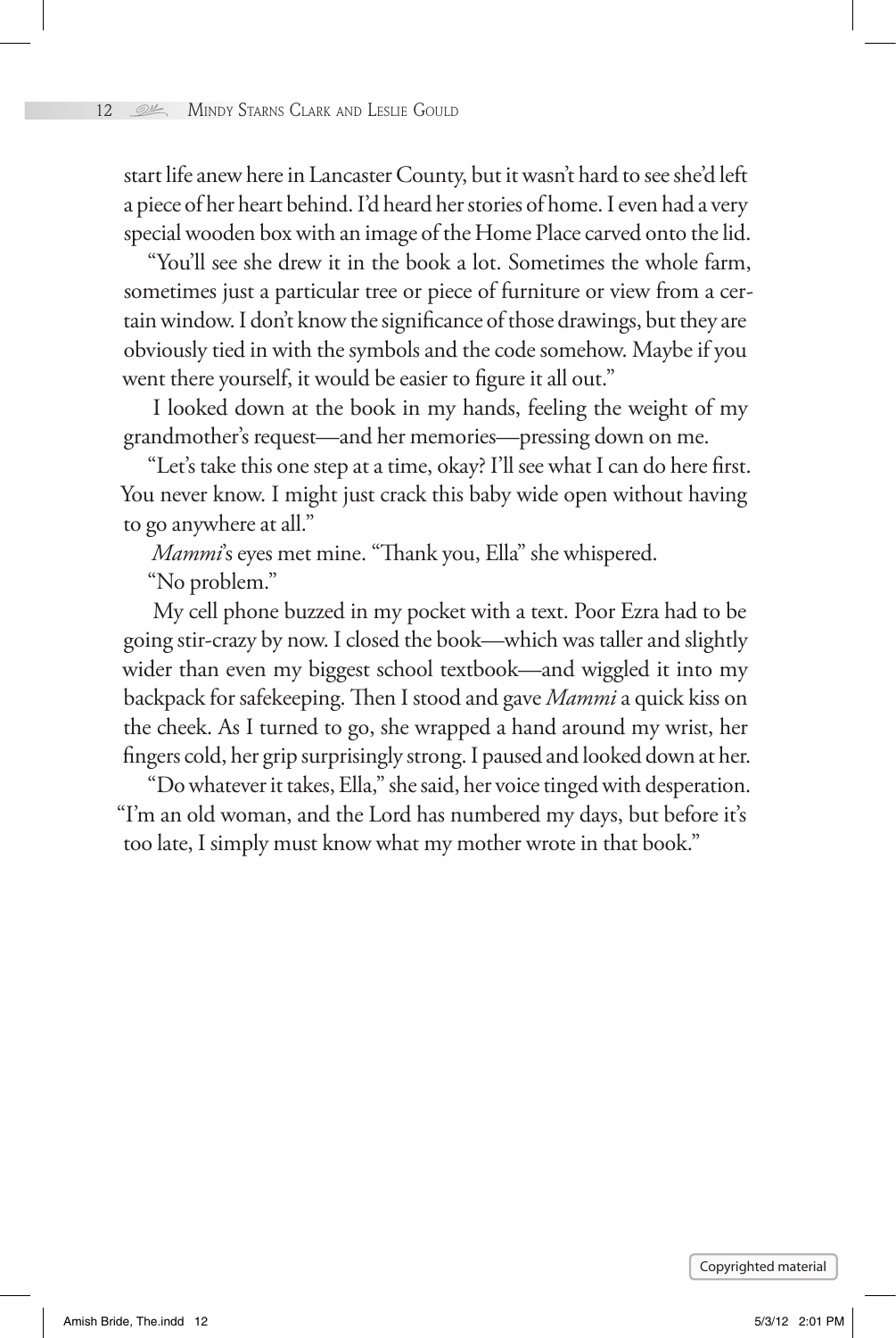



Once I was out of sight of the house, I rolled down the cuffs of my jeans—which I already had on under my clothes—and removed my skirt. Folding it quickly, I shoved it into my backpack and zipped it shut. I tucked my shirt into my jeans.

At the end of the long driveway, waiting for me, sat Ezra on his motorcycle. I gave him a small wave, and just the sight of his smile in return made my heart flutter.

"There you are." He handed me a jacket and an extra helmet.

With a quick "Thanks" I pulled off my *kapp*, stuffed it in my pocket, and strapped on the helmet instead. Then I climbed on behind him and wrapped my arms around his broad chest, ready to zoom through Lancaster County on his motorcycle.

Holding on tightly, I leaned with Ezra as he steered his bike around a sharp curve toward the covered bridge, and then I braced myself against the jolt as we jumped onto the wooden slats. A moment later he brought the bike to a stop next to the railing. We both climbed off, removing our helmets and holding them in our hands.

It was unusually warm for January—no snow or ice, which was why Ezra wanted to be out on his motorcycle. However, it was still crisp and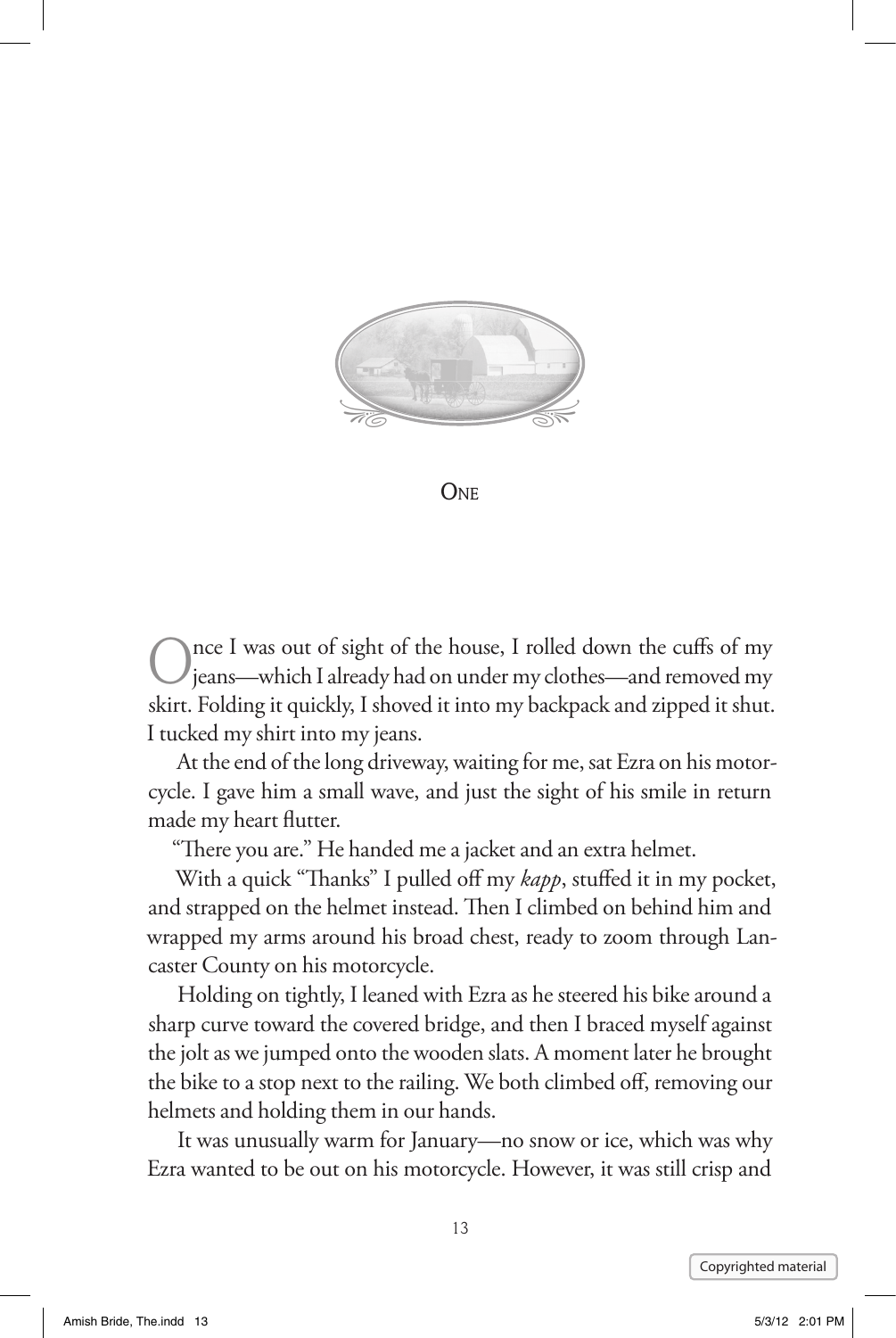cold, and even more so on the bridge, with the creek rushing below us. He grasped the railing with his free hand and leaned over, dangling his helmet above the water.

It was our special place. Over the past two years we'd stood side by side in the same spot many times, but tonight was different. I'd taken the last of my high school finals yesterday, finishing my senior year a semester early so I would be able to work and save money until next fall, when I planned to start taking college-level classes. In three months I would be eighteen. Our lives were no longer on hold. Finally, we could make decisions about what lay ahead.

"Can we talk?"

Ezra leaned a little farther over the creek, his brown eyes sparkling, his red hair pushed up at his hairline. "About?"

"Our future."

"How about if we take off for Florida?" He grinned.

"I'm serious."

He stood upright, his hands resting on the railing, his eyes connecting with mine.

"I know what I want to do," I said. "Go to baking school and then open my own business."

"I know," he said. "You've told me a dozen—make that a baker's dozen—times."

I wrinkled my nose. I probably had. "So what about us?"

He shrugged. "Time will tell, *ya*?" He reached up and touched my hair. "I like it when your *kapp* is off," he said. "You're so pretty." I was used to compliments from him. I stepped closer. As he leaned over to kiss me, I pulled my hand from my pocket, accidentally pulling out my *kapp* too. As I reached for him, it fell to the railing, and before I could snatch it back, it went over the side.

We both leaned forward, watching it float downstream for a few seconds, a white vessel bobbing along in the darkness.

"Will you get in trouble?"

I shrugged. "Not much. I have another at home."

"Want me to jump in after it anyway?"

"And make it miss the adventure of a lifetime? Who knows where that *kapp* might go?"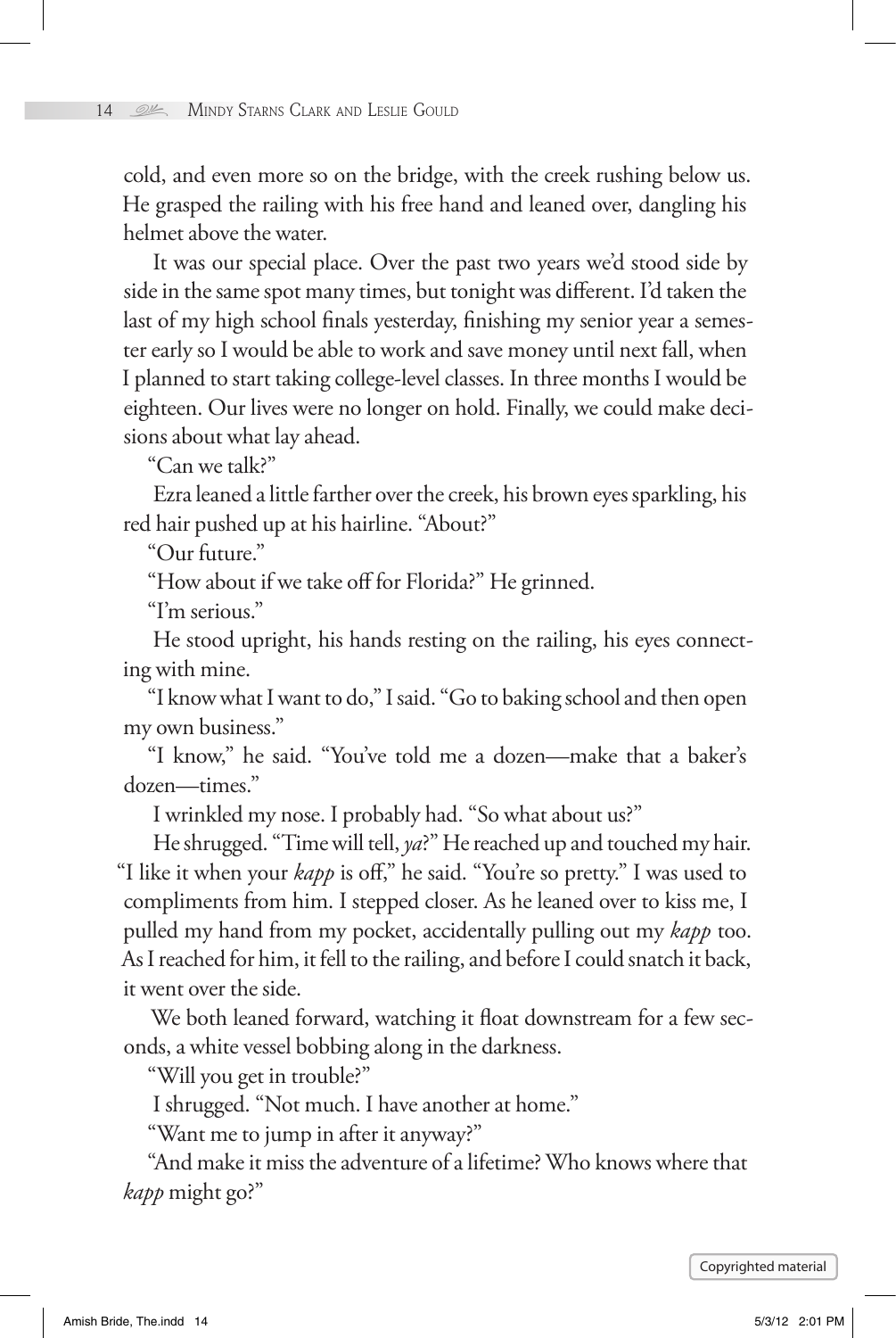Before Ezra could reach for me again, my phone rang. It was Mom. I knew if I ignored it, she would grill me later.

"I need you to come on home," she said.

I assured her I was on my way and hit "End."

"Your mom?" He stepped back.

I nodded.

"Let's go."

I followed him to the bike, put on my helmet, and climbed on behind him, wrapping my arms around him again. Even through his coat I was aware of his muscular shoulders and back. He was everything I'd ever wanted—handsome, adventurous, and strong.

In no time we were back on the pavement, rolling through the hollow and then up the hill to the driveway to my house. As he turned, we both leaned in unison again and came to a stop in front of my cottage.

I climbed from the bike, pulled off the helmet and then the jacket, and gave both back to him. "Thanks." I leaned toward him just as the front door opened. My brother, Zed, stepped onto the porch. The fringe of his blond bangs nearly hid an odd, befuddled look on his face, but as he flicked his hair from his eyes, I could tell something was troubling him.

"Give me a minute, would you?" I called to him, though I consciously kept my voice kind. In the past I'd been a bit of a brat, but lately I'd really been working on being nice to everyone, even my little brother. Make that younger brother, by three years. I still couldn't get over the fact that he was now taller than me.

In spite of my effort, a hurt expression passed over Zed's face, and he stepped back inside and shut the door.

I felt a twinge of regret that I'd put my brother off, but still I turned my attention back to Ezra. Before I could say anything the front door opened a second time. I spun around, expecting Zed again, but it was my mother.

"Hello, Marta," Ezra quickly said, his back stiffening.

"Ezra." She nodded, and then her eyes fell on me. "Come on in, Ella." She stood, sure and solid, with her arms crossed over her chest. She wore a kerchief over her graying hair instead of her customary prayer covering, which meant she was tired, stressed, or had been cleaning. Maybe all three.

No matter. I knew not to argue with her. I gave Ezra a wink. "See you soon."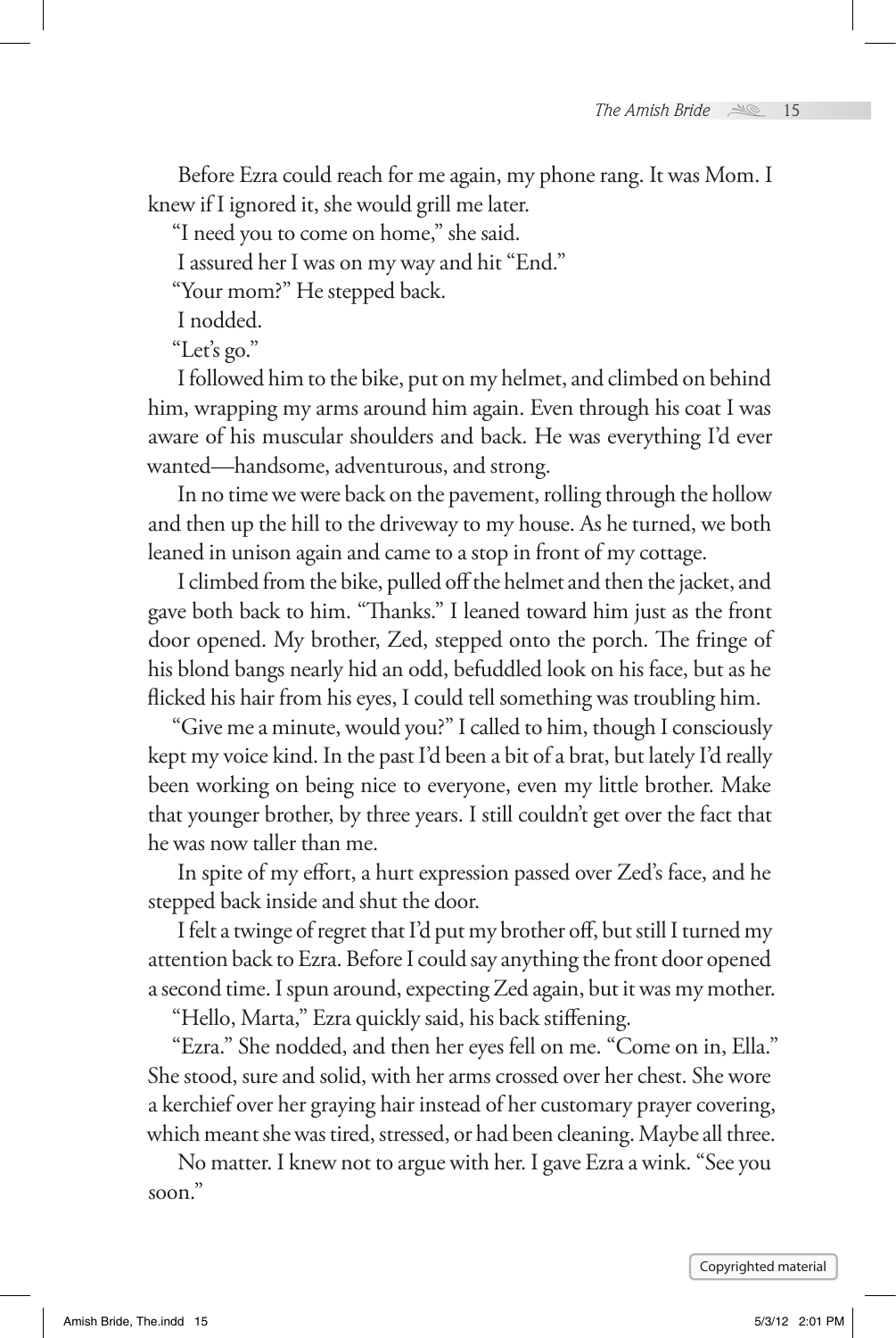His deep brown eyes flickered in agreement, but he didn't say anything more to me. He called out a goodnight to my mother, secured the extra helmet, and by the time I reached the open doorway, he'd swung the motorcycle around and was gunning it toward the highway.

Mom appeared more serious than usual as she directed me to sit in the wingback chair next to the woodstove. Zed sat on the couch, and she sat down beside him.

She didn't ask me where my head covering was or tell me to change out of my jeans. Instead, she launched right in with, "I need to tell you something."

I could see that it was something big. Eyes wide, I glanced at my brother.

"Zed already knows. He overheard me on the phone the day before yesterday."

"And you're just bringing me into the loop now?" I knew my voice sounded petulant, but I hated it when people kept secrets from me.

My mother nodded. "I wanted to tell you, but not during finals, and then last night, with me being out on a birth and all, I didn't have a chance."

I leaned forward, wondering what in the world she was talking about. "I had a call—"

I nodded my head impatiently.

"From your father."

I fell back against the chair. No one ever talked about him. Especially not my mom. Never, ever.

"He's ill." My mother turned her head to the side, profiling her tired face. She took a deep breath. "He wants to come back to Lancaster County."

Zed had known this since Thursday and hadn't told me? I shot him a disapproving look and turned back toward Mom. Her gaze was fixed on the darkened windowpanes below the half-closed shade.

"You told him not to, right?" My voice was raw. So much for trying to be nice.

She didn't respond, but the look on Zed's face told me she hadn't. And that he hadn't asked her to.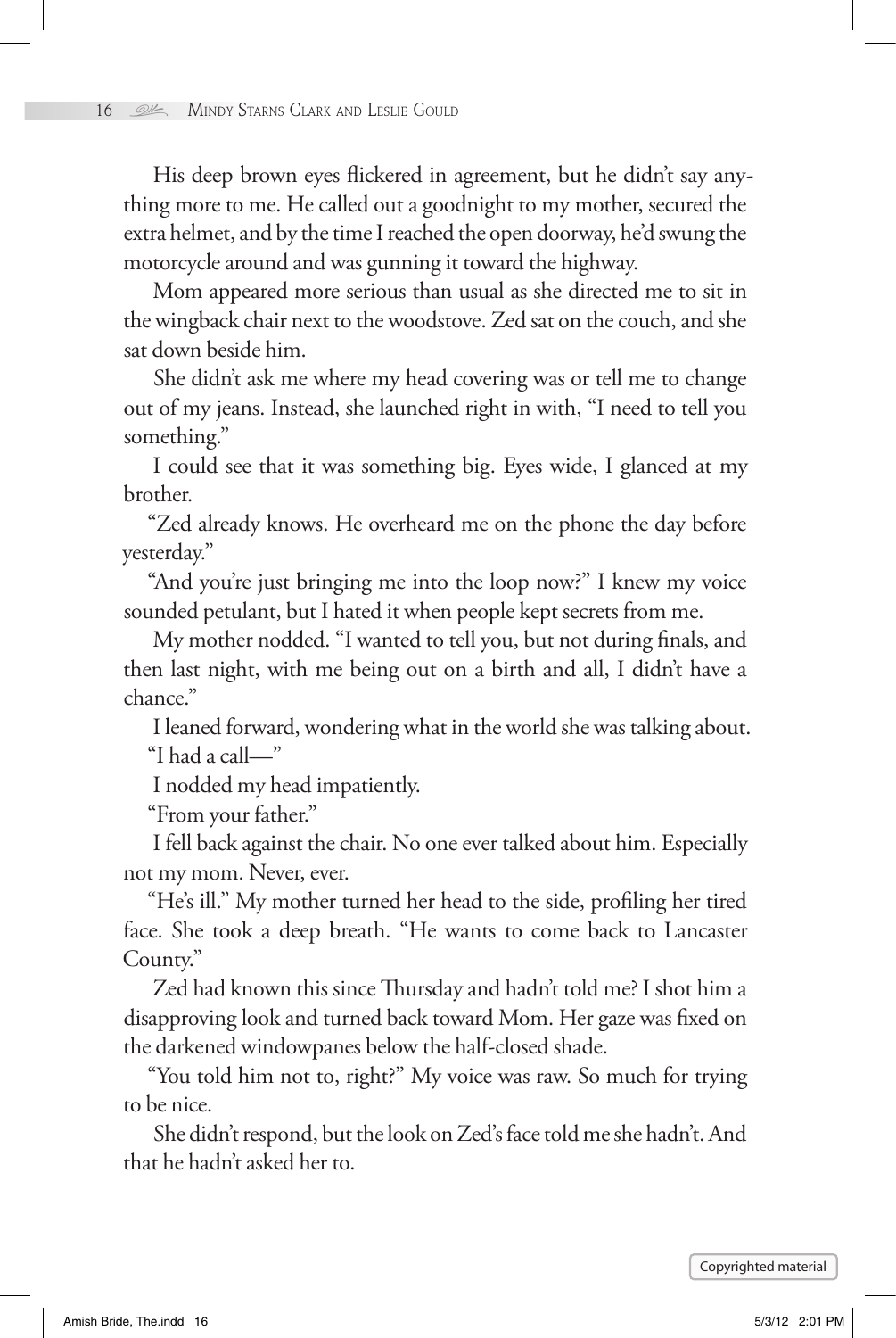"Why do you care?" I blurted out to Zed. "He's not your real father."

Zed flicked his bangs out of his brown eyes and stared me down. I'd never seen such a challenging look on his face—at least not directed toward me. Me, he had deferred to his entire life.

"Actually…" Mom's head turned toward me as she spoke. Her features looked more weathered than usual. And sadder. "It's time for you to know the truth, Ella. I told Zed Thursday night. I'm telling you now. Freddy Bayer *is* Zed's father, as much as he is yours." She leaned forward, placing her elbows on her knees.

"Yeah, of course, legally and all," I replied with a wave of my hand. "But he's not his *birth* father." Mom and Dad had adopted Zed when he was just an infant.

"Actually, he is. Freddy is Zed's *biological* father. By a woman other than me."

I barked out a frustrated laugh, but neither of them smiled. Closing my mouth, I stared at her for a long time as her words tried to make their way into my brain.

*Freddy is Zed's biological father.* 

*By a woman other than me.*

I shook my head. None of it made sense. "How could a father adopt his own child?"

"He didn't, Ella. We let others believe we were *both* adopting. But the truth is that the only one in our marriage who actually adopted Zed was me. Freddy was already Zed's father, so there was nothing else he needed to do."

Again, all I could manage was to stare. What was she saying? That my father had a child outside of my parents' marriage, a baby boy, and then he took that boy from his own mother and forced his wife to raise him? All while pretending the child wasn't even really his in the first place?

I ran a hand over my face, telling myself to breathe. Zed and I shared the same biological father. *Breathe*. He wasn't just my brother legally; he was my half brother biologically. *Breathe.*

This was insane.

"What about his birth mother?" I managed. "Who was she?"

"An unwed young woman, as I've always said. No need to know more than that."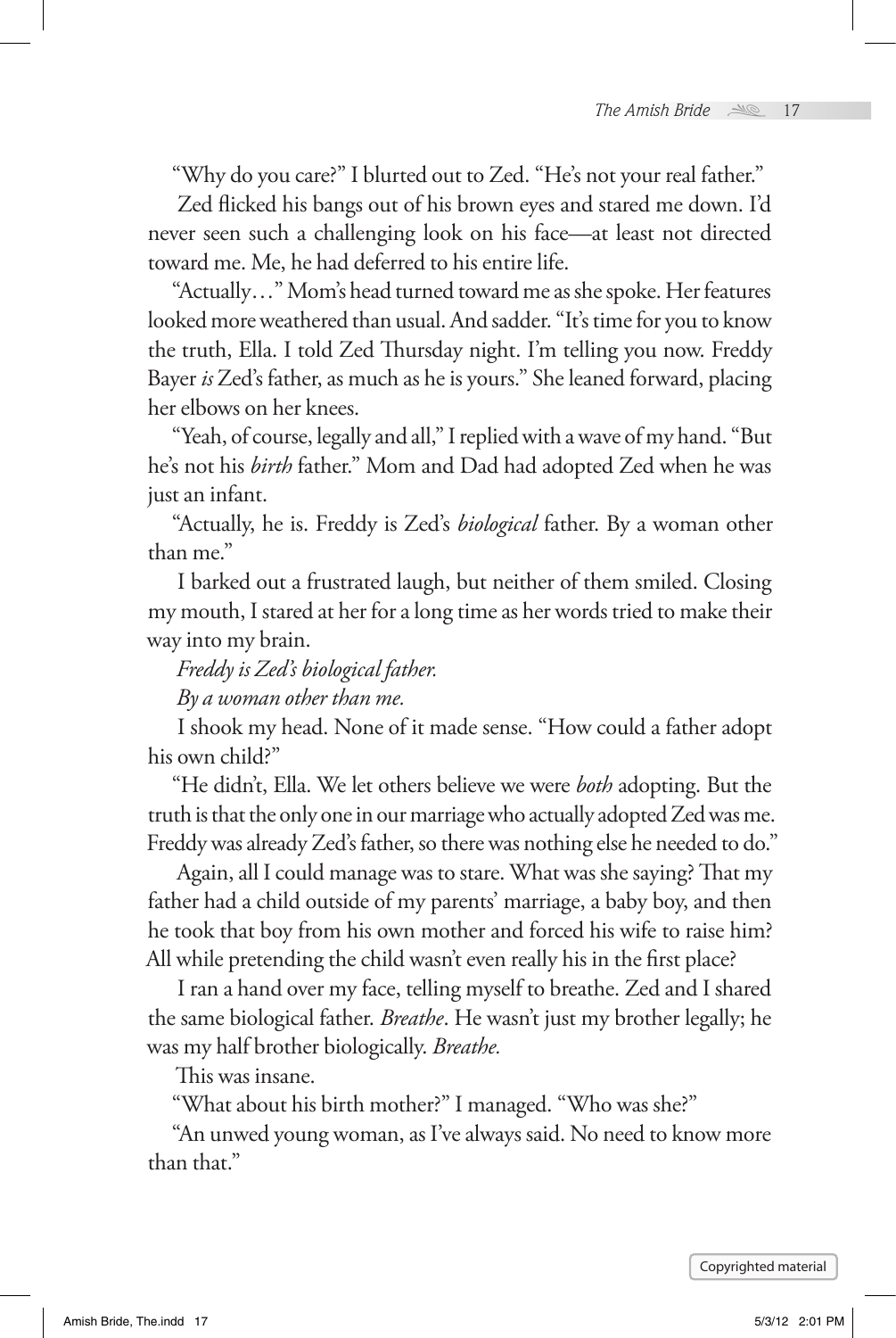"But how could Freddy make her give up the baby? Even if he was the father, she was the *mother*. Don't the courts favor—"

"Ella, he didn't make her do anything. She loved her baby. She loved him enough to want to give him a better life, one with two parents, where he wouldn't have to endure her shame and grow up under the scorn of the community."

I closed my eyes for a moment, trying to understand. "What about you? How could he make you raise that baby, the result of his"— I spat out the word—"*affair?* "

"Ella, he didn't make me do anything either. I *wanted* the child, desperately so, regardless of how he came to be."

I opened my eyes to narrow slits. "So you weren't forced to do this?" "Absolutely not."

"And the birth mother really wasn't either?"

Mom shook her head. "No. She loved the babe enough to give him up. And I will always be grateful. I loved him enough to make him my own. It's that simple, Ella."

As her words finally began to sink in, I found myself curling up in a ball, my hands grasping my knees. I tried to breathe normally, but instead gulped for air.

I felt more deceived than I ever had in my life.

Not that I'd ever had any big delusions about the kind of person my father was. After all, he'd abandoned us when I was just three years old. But now, to learn that not only had he done that, but he had also had an affair, taken in the result of that affair, and created a lie about it for the world to believe, was a shock.

I looked at Mom and then at Zed. Both suddenly appeared as strangers, sitting before me. Calmly.

Where was their outrage?

I concentrated on my brother, whom I'd coddled and bossed and nagged and loved the last fifteen years. I looked at his blond hair, so different from my dark auburn waves. Sometimes, people who didn't know he was adopted said we looked alike, but I knew it was just coincidence. All these years I thought my baby brother and I didn't share a single genetic cell, and yet we did. I felt as if I'd been kicked in the stomach.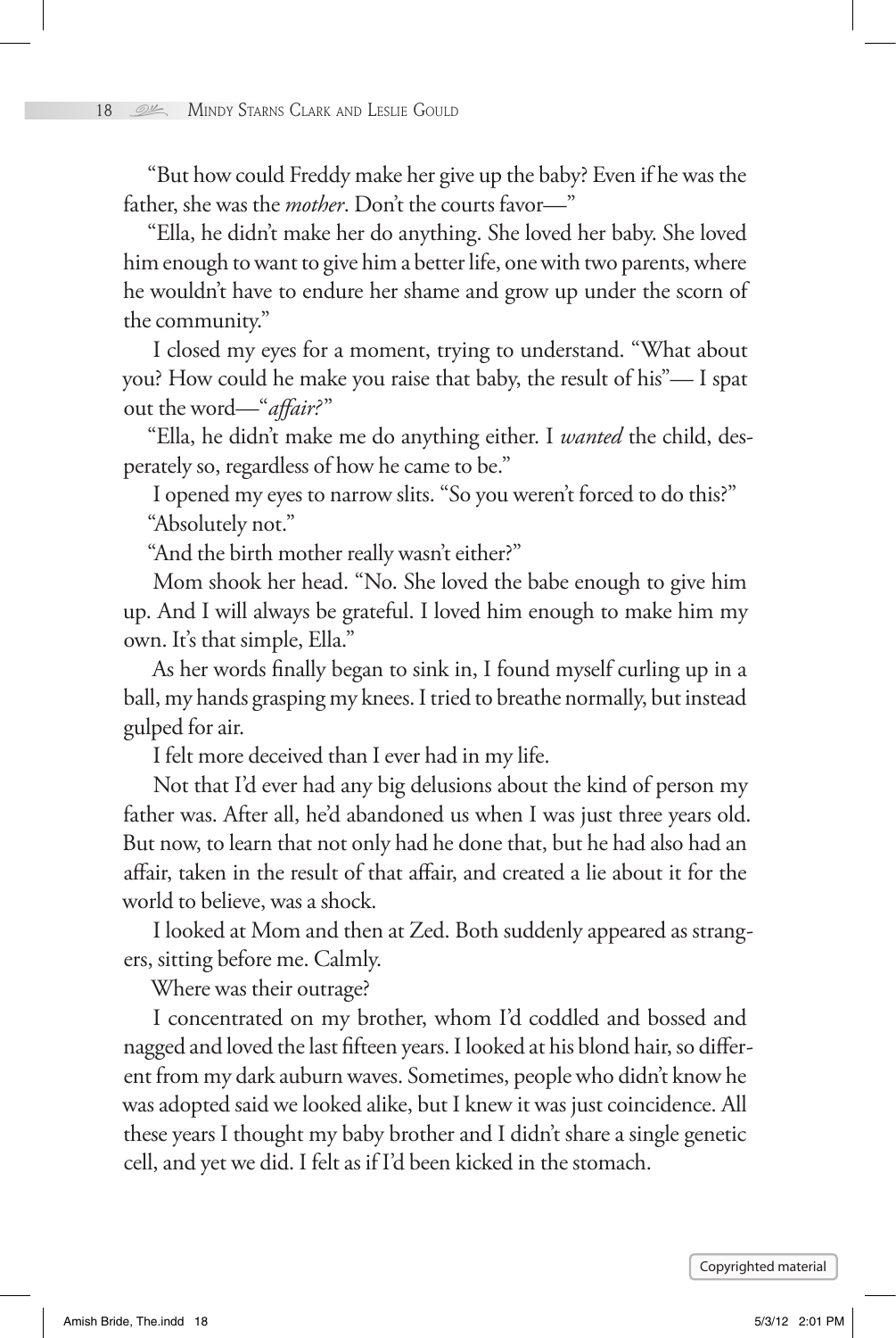"I'm sorry," Mom said, rising and stepping toward me. "I know this is a surprise, but—"

I found my voice. "You told him none of us would see him, right?" She leaned forward as if to reach out to me, but I recoiled.

She shook her head. "I told him to do as he wished, as God led."

"As God led?" I bolted from the chair, my voice bouncing off the walls of the tiny living room. I grabbed the backpack at my feet. She reached for me again, but I swung around the newel post of the staircase before she could touch me. I bounded up the wooden stairs and into my room, but even before the slam of my door finished echoing through the little cottage, I regretted it. Now I was stuck. Why hadn't I dashed out the front door instead and sent Ezra a text to come get me?

I expected Mom's quiet knock, but it never came. Neither did Zed's tentative voice, asking if I was all right. I paced around my room, around the path I'd worn into the braided rug, round and round. It was an Amish rug. The quilt on my bed was Amish too, made by *Mammi*, with the typical blocks of green, blue, maroon, and black. As a little girl, I'd wanted pink. But these were the more common Amish colors.

Amish colors, Amish quilt, Amish rug.

My mother's forgiveness of my father was most likely Amish as well. Which made sense because she'd grown up in that faith. We had the same deep roots, but Mom had raised us as Mennonites, not Amish.

Still, I used to think I understood the whole Anabaptist forgive-andforget thing, but clearly something was missing when it came to my father. He had never once, in all these years, contacted me. Not on a birthday or on Christmas. Not for any reason at all. And he'd never acknowledged what he'd done. He'd never asked for forgiveness.

Half an hour later, I sent Ezra a text. I told him I'd had an argument with my mother and could really use some cheering up, but he didn't respond. He must have left his cell phone in the barn, as his parents had been requesting for a long time. Feeling even more lost and sad and alone, I set my phone aside and closed my eyes.

For years I was out of place not having a father, but by the time I was in high school I'd kind of liked the mystery of him disappearing. Here I was, an ultraconservative Mennonite girl with a mother who was a social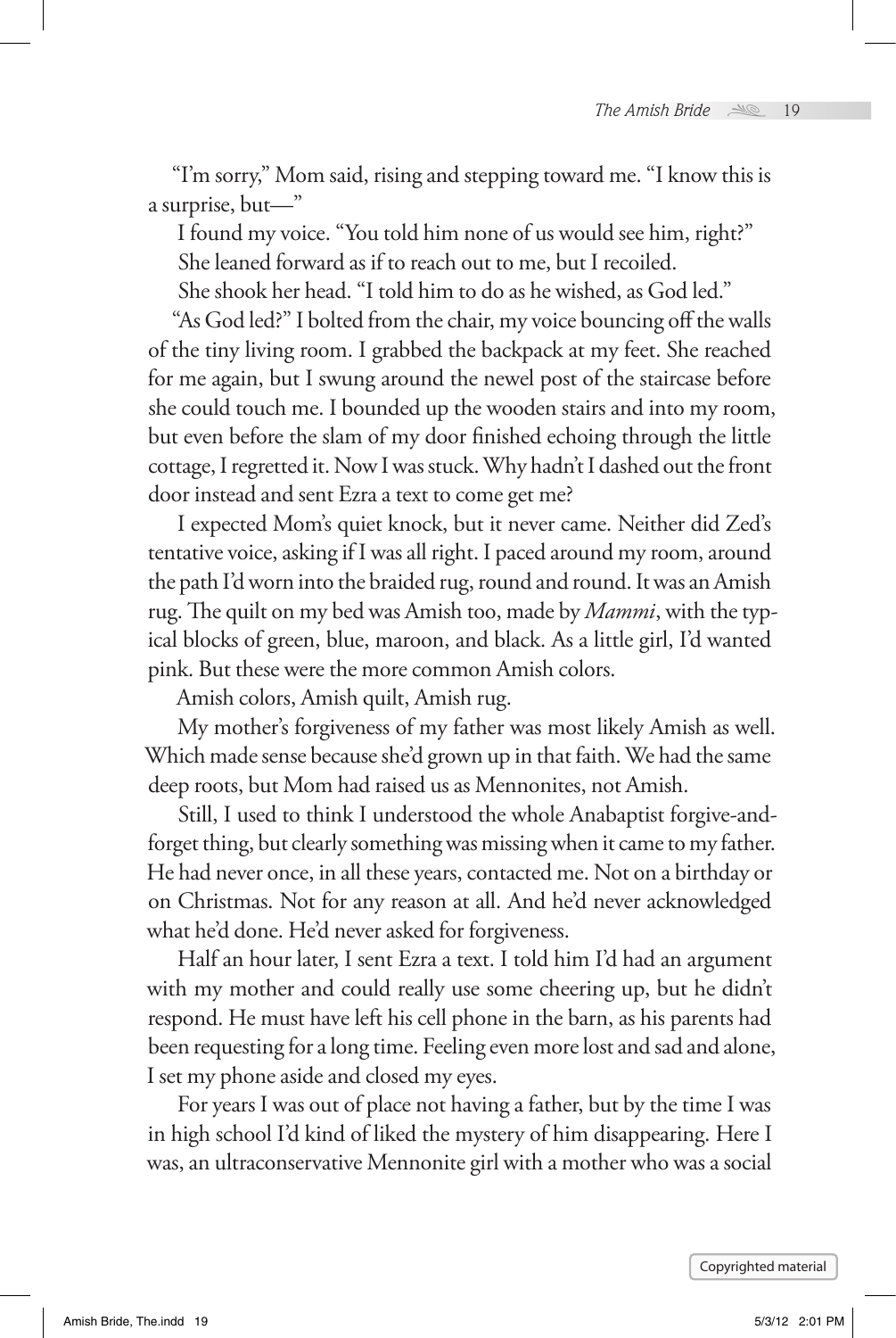misfit and a geeky younger brother who wanted to make films but wasn't even allowed to have a camera. The missing father added a little intrigue to who I was, which I sorely needed.

At times I made up little stories for myself. Maybe he'd done something heroic and was in a witness protection program in Alaska. Sometimes I pretended he was a famous actor or politician. I imagined he would come back someday, loaded with money.

But tonight, with this new information—and his return a real possibility—I hated what he'd done. Though Mom had always drilled into me to hate the action and not the person, that wasn't happening here. If I was honest with myself, I'd have to admit that I didn't just hate what he'd done; I hated *him*.

And why shouldn't I? He'd abandoned me. He'd cheated on my mother and then abandoned her. And now it turned out he'd abandoned Zed too.

As for Zed himself, I didn't know what to think. All these years I'd been so smug about the fact that even though my father had left, at least I knew who he was. Zed hadn't known who either of his birth parents was. That thought would have driven me crazy were I in his shoes, but it had never mattered to him at all.

Gritting my teeth in frustration, I opened my eyes, got up, and went to my closet. As I changed into my nightgown, I remembered Sarah Berg's book in my backpack. I took it out, curled up on my bed, and pulled the quilt to my chin. I started at the beginning, hoping this would help take my mind off my troubles.

The book began with an entry on the first page dated January 12, 1898, and from the look of the handwriting, I would have guessed her to be a young girl, maybe eight years old or so. It read:

*Opa Abraham sent me this book from Switzerland because he liked the drawing I sent him for the box he carved. He said I should draw more, but Mamm says I should use the book to write down recipes, which, unlike my drawings, I'll actually need.* 

Ouch. Sounded as though little Sarah's creativity hadn't exactly been encouraged around the house. That was a shame, because she was clearly talented. On the very next page was an excellent drawing of a young hen. It was a good rendition with lots of texture and shading, but what was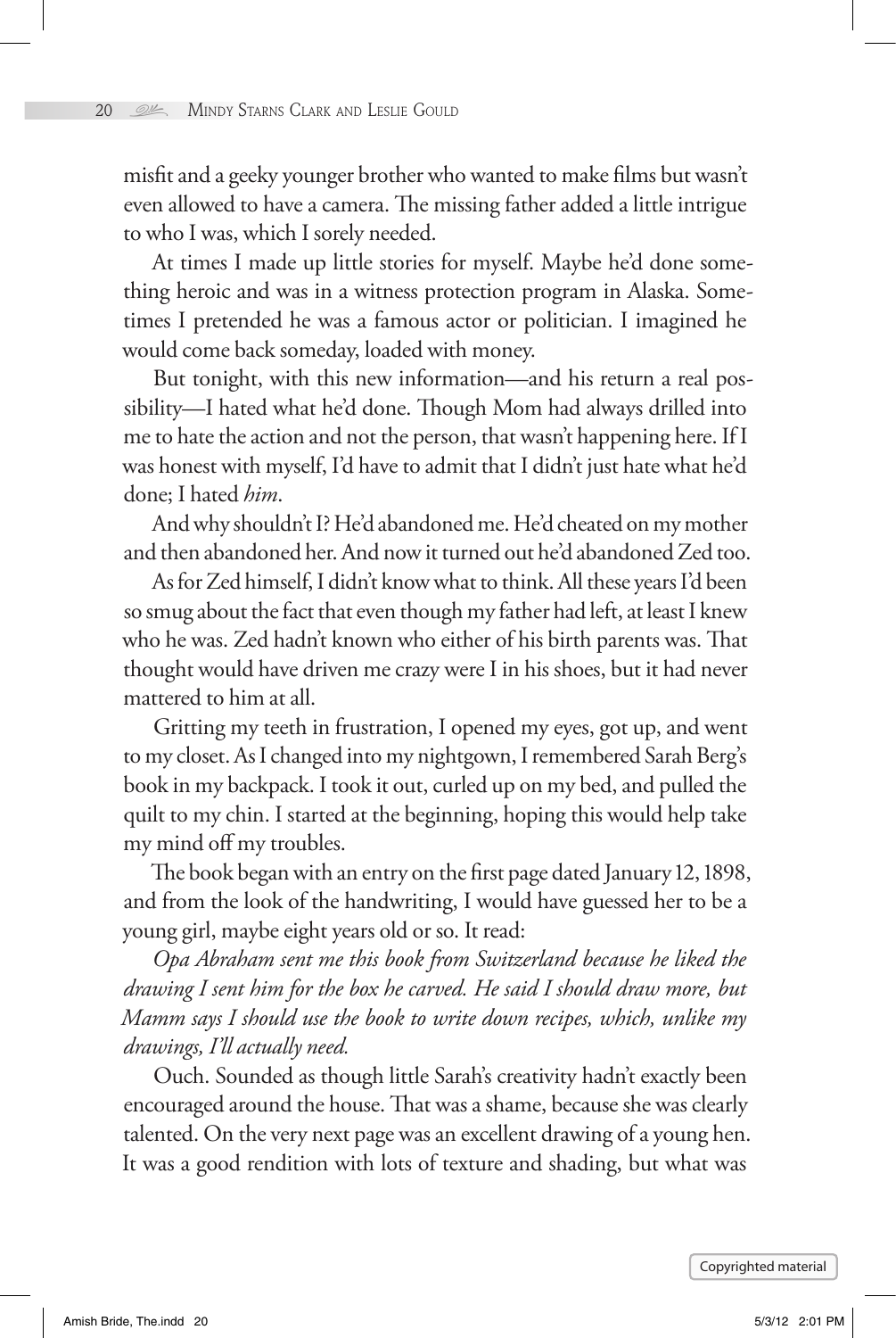most striking were the eyes, which weren't those of a chicken, but rather more like an intelligent human. Sarah had been a gifted illustrator, especially for her age.

On the next page, carefully printed across the top were two words, "My Recipes." Below that was a recipe for making sugar cookies, including an ingredient list followed by the instructions. I scanned it quickly but then slowed down and read it again, sure that this was the very same recipe *I* used when I made sugar cookies. Just the thought filled me with some emotion I couldn't name—not exactly joy, but close—like an intense sort of wonder at the connection of it all.

The next page had a piecrust recipe, followed by one for berry pie filling, with drawings of different leaves all around the border. Then a couple of more pie filling recipes. I was getting hungry just reading them.

Interrupting the recipes was another journal entry, dated August 2, 1898. Still scrawled in a childlike hand, it read, *Opa Abraham passed away. He was planning to come visit, but then he died.* 

Those sad words were followed by a page covered with tiny drawings of birds and plants. But then she must have put the book away and forgotten about it for a while, because the next entry was dated five years later, June 17, 1903. Headed "Recipes for Life," the handwriting there was in a tight script, much messier than before, which made it more difficult to read.

*I think the word "recipe" can mean many different things. A drawing follows a sort of recipe. So does the behavior of birds. So does drying herbs and making a quilt. So does a song. I think other things do too, like friendships and marriages. Brothers don't seem to follow recipes, though. They seem to do whatever they want, whenever they want, in a far more random fashion. My brother Alvin is especially hard to figure out. Mother says God has a special blessing for all of us through Alvin and that I must be more patient. She says it is a sin for me to ridicule him for his sloppy ways.*

A smile crept across my mouth. Clearly Sarah Gingrich had a desire for order, not to mention a mind of her own.

Feeling impatient, I stopped going page by page and began flipping through the whole thing, skipping over the sections written in the weird script-and-number code *Mammi* wanted me to figure out for her.

There were recipes for chocolate sauerkraut cake, lemon tart, and trifle.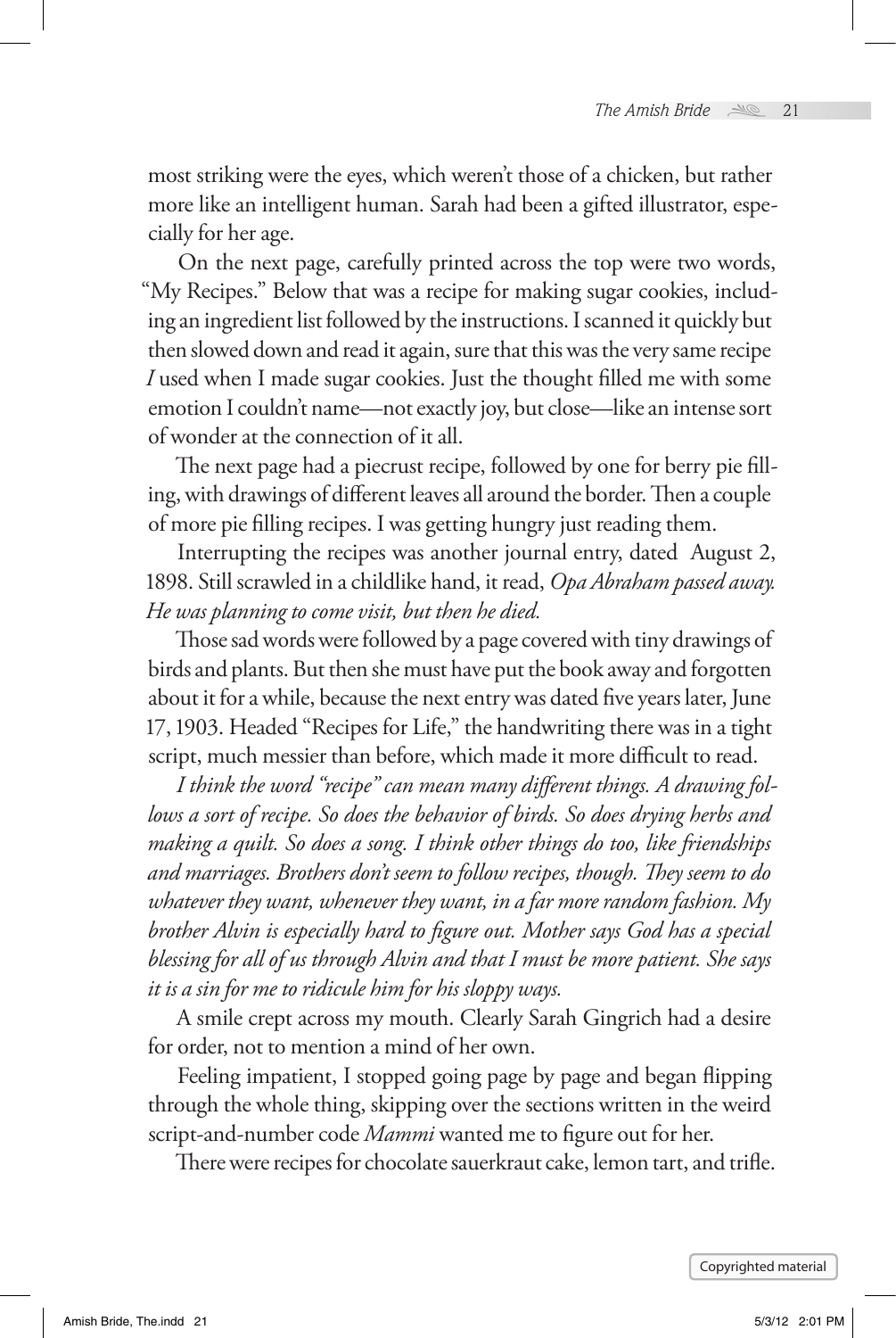The last few seemed downright fancy, especially for that time and place. Reading them, my mouth began to water. The book was quite thick, and as I made my way through it, I noticed that most of the recipes had a symbol at the top. A flower. A crow. A hawk. An alpine horn.

I went back to the scripted code, taking a closer look, but, again, I had no idea how to decipher it. I skipped ahead to an entry about halfway through the book that was dated October 3, 1920, and featured drawings of a vine and leaves encircling the words: *Hang bird feeder. Finish quilt. Sort herbs. Marry D.* I smiled as I read the entry a second time.

My eyelids were growing heavy, so I decided to save the rest of the book for another day and turned to the very last page instead. It featured a hand-drawn maze with a symbol at every correct turn, leading to the middle. First there were mountain peaks, a small flower—probably edelweiss—and the alpine horn again, then a flock of crows, a chicken, a hawk, a city, and an owl. Next was an eagle, the chicken again, but this time with chicks too, and then a small bird. At the very center of the maze was a daisy, and in the center of the daisy was a tiny drawing of a farm.

A little more than a year ago, my cousin Ada had given me a beautiful wooden box that had originally been carved by our Great-Great-Great-Grandfather Abraham. The carving on the box's lid showed a farmhouse and a barn amid wheat fields, and I knew he had based that carving on a picture Sarah had drawn for him.

I was positive this drawing was of the same farm that had been featured in the carving of my box. Underneath, in a cursive script that was shaky and hard to read, was written "the Home Place."

I shivered. What a beautiful illustration. What beautiful words. I wanted something like that in my life. A place where I belonged.

I traced my finger above the ink, working my way through the maze again, thinking about my own life. Mom was at one turn. Zed at the next. My father at the end of a blocked-off pathway.

Ezra was at the end of the maze, waiting for me at our own someday place. He was my daisy. I grabbed the spiral notebook I used for my journal and flipped to the next blank page. I picked up a pen off the bedside table and drew my own maze with a cottage and a motorcycle, a box and a book. I put a daisy in the middle with a question mark at its center.